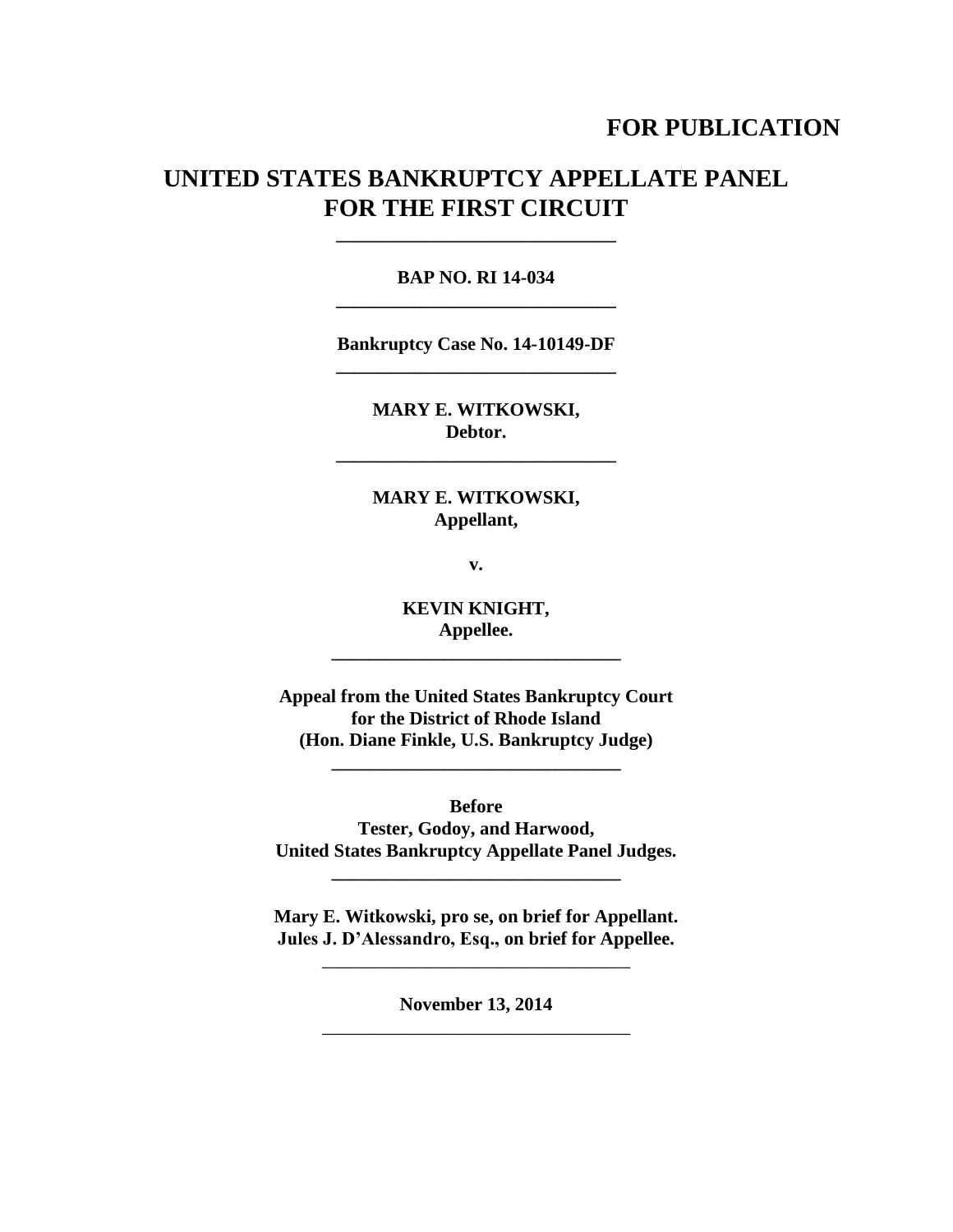## **Tester, U.S. Bankruptcy Appellate Panel Judge.**

Mary E. Witkowski (the "Debtor") appeals from the bankruptcy court's April 16, 2014 order denying her motion for the imposition of sanctions against Kevin Knight ("Knight") for his alleged violation of the automatic stay. For the reasons discussed below, we **AFFIRM** the order.

#### **BACKGROUND**

In 2011, the Debtor and her husband, Dennis Witkowski ("Mr. Witkowski") (collectively the "Witkowskis"), executed a promissory note in the amount of \$212,000.00 in favor of Knight. In order to secure the note, the Witkowskis granted a mortgage to Knight on their Coventry, Rhode Island residence (the "Property"). The note provided for monthly payments of interest until June 2012, when the entire remaining balance became due.

The Witkowskis failed to make any payments on the note, to maintain insurance on the Property, and to pay real estate taxes for the 2011, 2012, and 2013 tax years. Accordingly, on March 27, 2013, Knight demanded payment of the note. When the Witkowskis failed to pay the sum due notwithstanding demand, Knight commenced a foreclosure. A foreclosure sale was scheduled for July 29, 2013. On July 24, 2013, Mr. Witkowski, co-owner of the Property, filed his first of two chapter 13 bankruptcy petitions (Case No. 13-11932) and Knight therefore cancelled the foreclosure. The bankruptcy court dismissed Mr. Witkowki's bankruptcy petition the following month, due to his failure to comply with a court order and to file his missing documents. Thereafter, Knight commenced a second foreclosure proceeding, with a scheduled foreclosure sale date of November 4, 2013. However, on November 1, 2013, the Debtor filed her first chapter 13 petition (Case No. 13-12897), and Knight continued the foreclosure noticed for November 4, 2013, to November 26, 2013. The bankruptcy court dismissed the Debtor's case on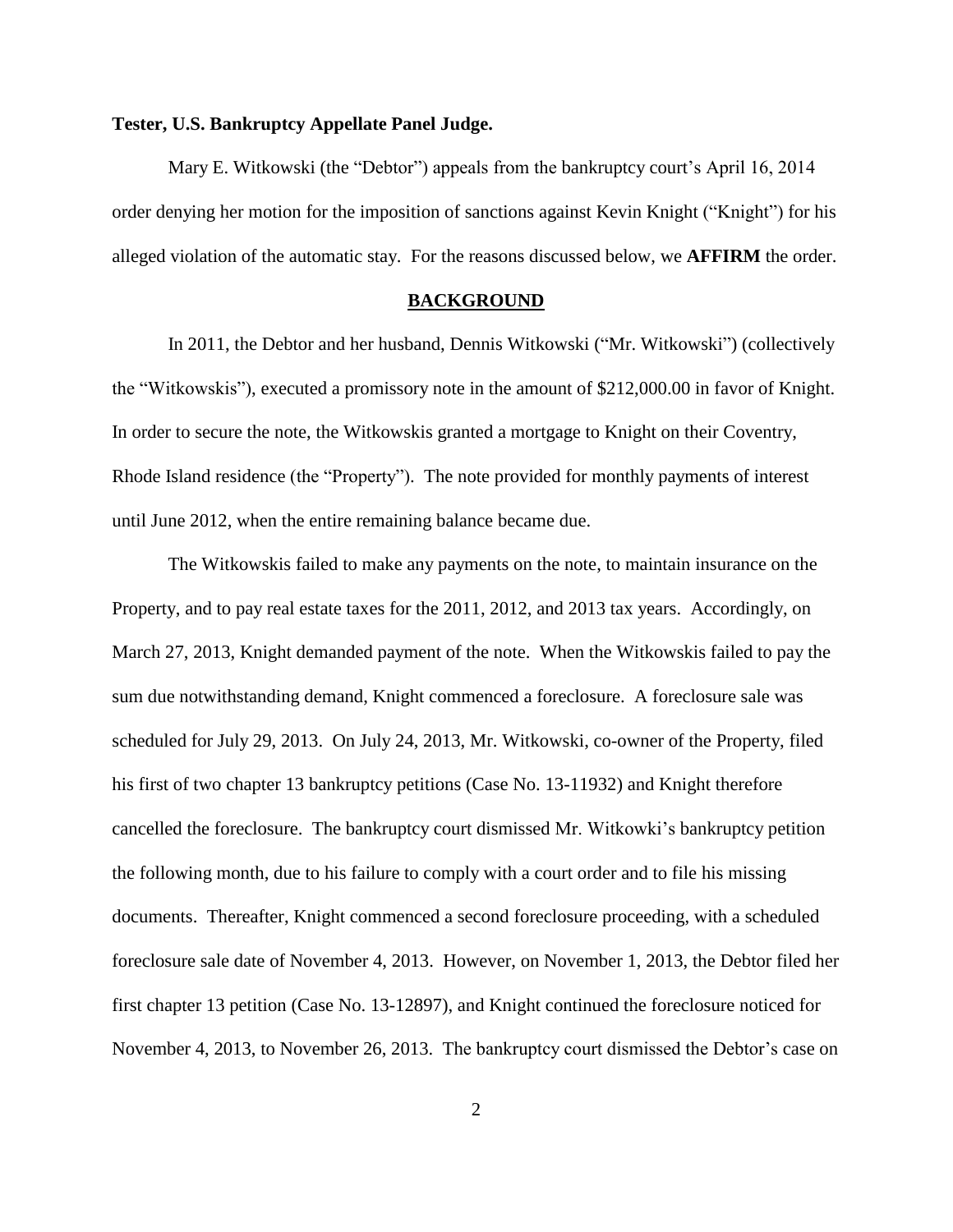November 20, 2013, for her failure to comply with a court order to file her missing documents. Mr. Witkowski then filed his second chapter 13 case (Case No. 13-13083) on November 25, 2013, and Knight continued the November 26, 2013 foreclosure to December 17, 2013. On December 11, 2013, Mr. Witkowski's second case was dismissed, like the first, for failure to file missing documents.

In response to the Witkowskis' request to remain in the Property through the holidays, Knight continued the December 17, 2013 foreclosure first to January 7, 2014, and then to January 28, 2014. The Debtor filed the instant bankruptcy case (her second, and the fourth in the series of cases filed by either the Debtor or Mr. Witkowski) on January 28, 2014. Knight then continued the January 28, 2014 foreclosure to February 18, 2014. On February 18, 2014, because the Debtor's bankruptcy case was still pending, Knight continued the foreclosure to March 18, 2014. The record reflects that during the pendency of the instant bankruptcy case, Knight advertised the March 18, 2014 sale for four consecutive weeks, on February 24, 2014, March 3, 2014, March 10, 2014, and March 17, 2014, in the classified section of the Kent County (RI) Daily Times.

The Debtor did not file a motion for continuation of the automatic stay. However, on March 7, 2014, she filed a Motion for Violation of Automatic Stay and Creditor Misconduct (the "Sanctions Motion") against Knight, asserting that he violated the automatic stay by "continuing to foreclose" the Property, notwithstanding his knowledge of the pendency of her chapter 13 case. Arguing that Knight's "actions to collect the debt" caused her injury, such as loss of time from her personal and professional life, she asked the court for an award of damages, including costs and attorneys' fees. The Debtor also sought to enjoin the March 18, 2014 foreclosure by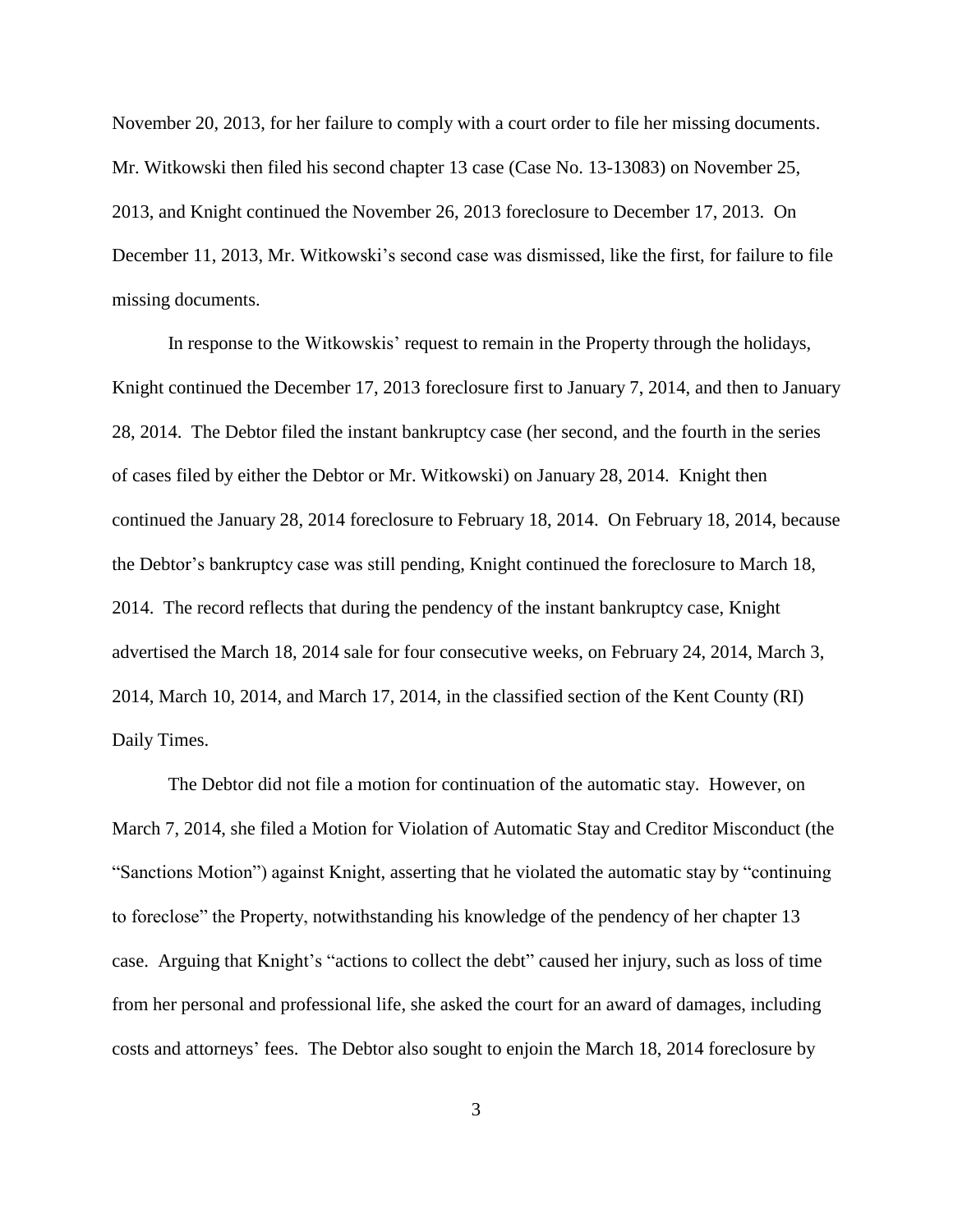filing a state court complaint against Knight, together with an application for a temporary restraining order. On March 18, 2014, the state court granted the Debtor's application.<sup>1</sup> Knight therefore postponed the foreclosure to April 1, 2014, and continued to advertise the foreclosure sale through that date, when he finally cancelled the foreclosure and ceased all advertising.

On March 21, 2014, Knight filed an objection to the Sanctions Motion, disputing that he violated the automatic stay and challenging the Debtor's request for the imposition of sanctions. He argued that because the Debtor filed a second chapter 13 bankruptcy petition within one year of the dismissal of her first petition, pursuant to §  $362(c)(3)(A)^2$  the stay terminated in its entirety thirty days from the petition date  $-$  i.e., on February 27, 2014. In support of this position, he cited St. Anne's Credit Union v. Ackell, 490 B.R. 141 (D. Mass. 2013), and Reswick v. Reswick (In re Reswick), 446 B.R. 362 (B.A.P. 9th Cir. 2011). Additionally, relying on First Nat'l Bank of Anchorage v. Roach (In re Roach), 660 F.2d 1316 (9th Cir. 1981), and Hart v. GMAC Mortg. Corp. (In re Hart), 246 B.R. 709 (Bankr. D. Mass. 2000), Knight argued that the continuation of the foreclosure sale from February 18, 2014, to March 18, 2014, did not violate the automatic stay but, rather, merely "maintained the status quo between the Debtor and her creditors."

During the course of the April 16, 2014 hearing on the Sanctions Motion, Knight's counsel acknowledged that Knight advertised the foreclosure during the pendency of the Debtor's two bankruptcy cases and did not terminate the advertising until April 1, 2014, when he cancelled the foreclosure. When the bankruptcy court asked Knight's attorney if he had

 $\overline{\phantom{a}}$ 

<sup>&</sup>lt;sup>1</sup> In his Brief, Knight explains that the Debtor's application for a permanent injunction was later denied and that the state court action remains pending.

<sup>&</sup>lt;sup>2</sup> Unless otherwise indicated, the terms "Bankruptcy Code," "section" and "§" refer to Title 11 of the United States Code, 11 U.S.C. §§ 101, et seq.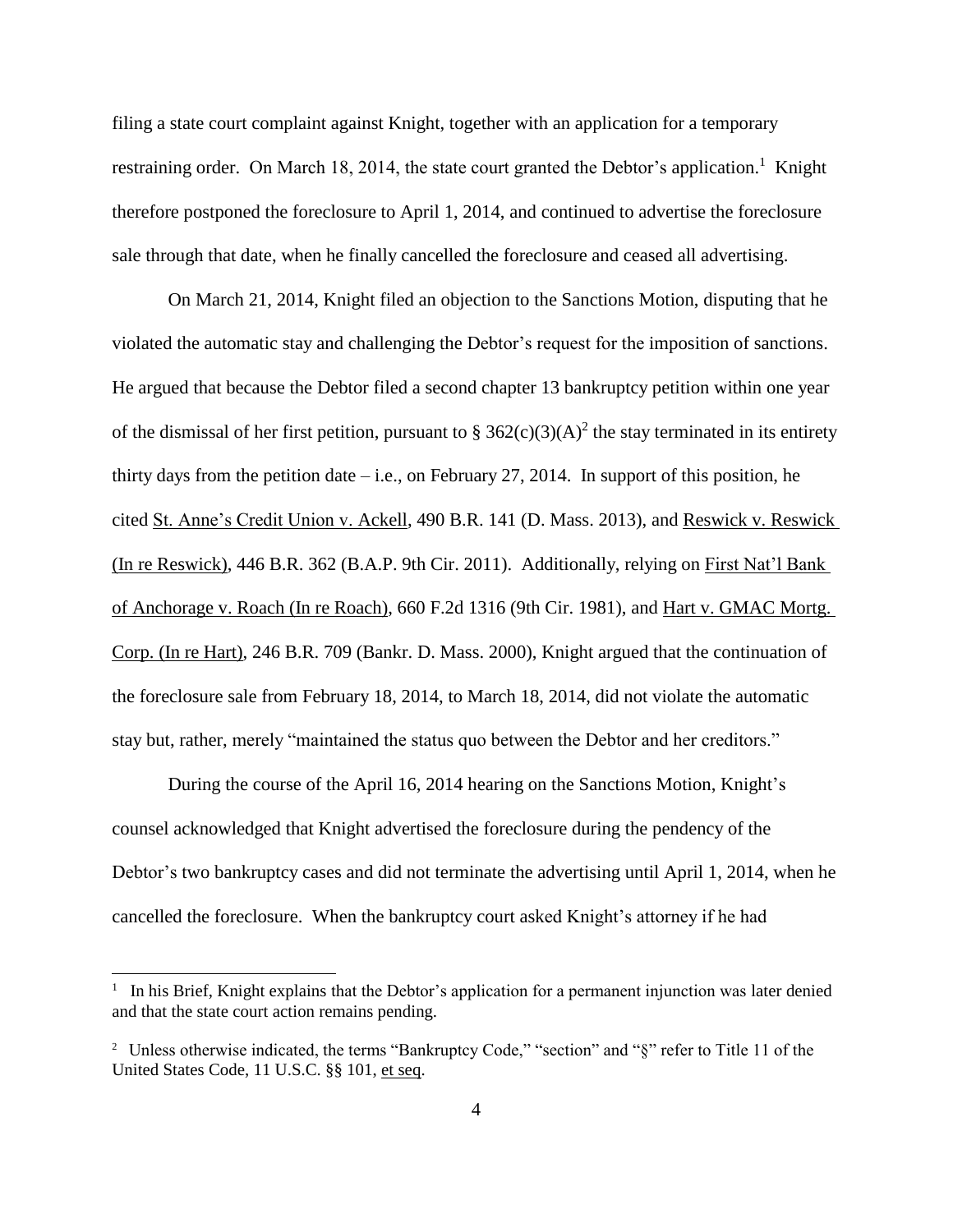advertised while the stay was in effect, he answered in the affirmative, but maintained that the mere continuation and advertising of the foreclosure did not violate the stay but, rather, preserved the status quo of the Property. When the court asked why he did not seek an emergency determination that "the stay [wa]s no longer in effect the thirtieth day after the filing," he replied that he did not think such a determination was necessary.

The bankruptcy court responded to this argument by admonishing: "You can't just continue and continue to harass" a debtor. Knight's counsel denied that there was any harassment, arguing:

We've never entered onto the property. We merely advertised the property.

[W]e didn't contact them. [ ] All we did was simply advertise a continued foreclosure sale without any harassment whatsoever. And that was the cheapest alternative. Again, each one of these continuances, each time we cancel, all of those costs just end up going to the debtor's estate.

So in the ... event that there is any equity ..., they are going to lose it based on these costs.

Persuaded by Knight's arguments, the bankruptcy court entered an order denying the

Sanctions Motion (the "Sanctions Order") from the bench, relying largely on Jumpp v. Chase

Home Fin., LLC (In re Jumpp), 356 B.R. 789 (B.A.P. 1st Cir. 2006), and Lugo v. de Jesus Saez

(In re de Jesus Saez), 721 F.2d 848 (1st Cir. 1983). In declining to award sanctions to the

Debtor, the court also took into consideration the state law of Rhode Island governing the

continuation of foreclosures, and found that Knight had not harassed the Debtor. The court

reasoned:

[T]here is a good-faith basis for doing a continuation rather than a cancellation when you have a multiple debtor.  $\ldots$  [I]t just saves money. It saves the expense, and – from a creditor's standpoint, particularly in Rhode Island, you have to go through a new mediation process.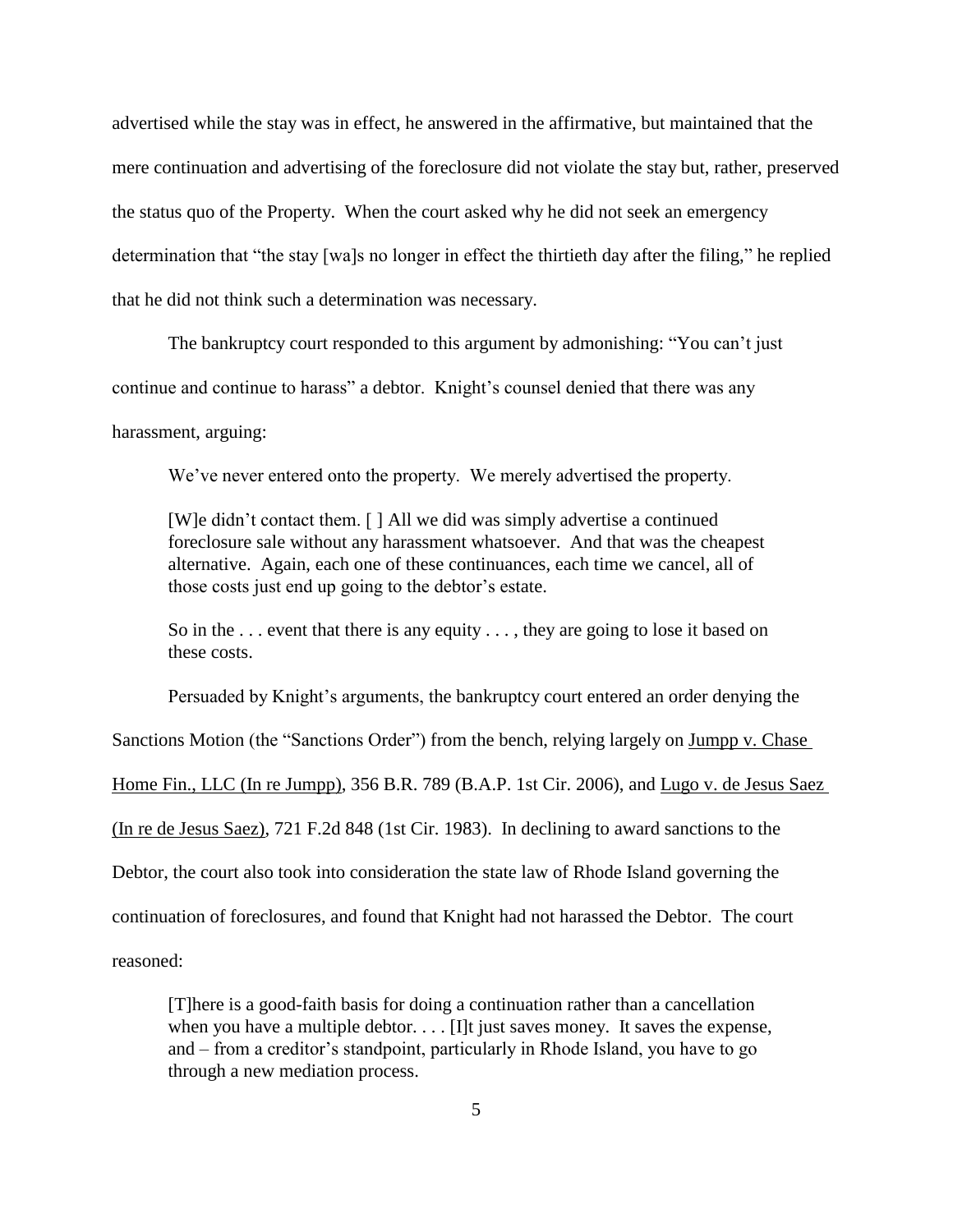You have to go through a new default. It's about a hundred and twenty days to foreclose. So I can understand a creditor, and I don't think it's harassment to continue advertising a postponement of the foreclosure sale rather than a cancellation with a multiple debtor as this debtor . . . .

Creditor obviously hasn't taken – hasn't followed through with the foreclosure and has cancelled the foreclosure sale. . . . So I'm going to deny the motion of the [D]ebtor. I just don't find enough facts here to show that it was anything more than to preserve the status quo and justified on the fact that we've had multiple filings all dismissed affecting this property.

The Debtor timely appealed the Sanctions Order. On appeal, the parties reiterate the arguments that they presented in the proceedings below.

#### **JURISDICTION**

A bankruptcy appellate panel is "'duty-bound'" to determine its jurisdiction before proceeding to the merits, even if not raised by the litigants. Boylan v. George E. Bumpus, Jr. Constr. Co. (In re George E. Bumpus, Jr. Constr. Co.), 226 B.R. 724, 725-26 (B.A.P. 1st Cir. 1998) (quoting Fleet Data Processing Corp v. Branch (In re Bank of New Eng. Corp.), 218 B.R. 643, 645 (B.A.P. 1st Cir. 1998)). A bankruptcy appellate panel may hear appeals from "final judgments, orders, and decrees." 28 U.S.C. § 158(a)(1). "Generally, a bankruptcy court order determining whether there was a violation of the automatic stay is a final order." In re DeSouza, 493 B.R. 669, 671 (B.A.P. 1st Cir. 2013) (citations omitted). Accordingly, we have jurisdiction.

## **STANDARD OF REVIEW**

A bankruptcy court's findings of fact are reviewed for clear error and its conclusions of law are reviewed *de novo.* Lessard v. Wilton-Lyndeborough Coop. Sch. Dist., 592 F.3d 267, 269 (1st Cir. 2010). "Generally, a bankruptcy court's determination as to whether the automatic stay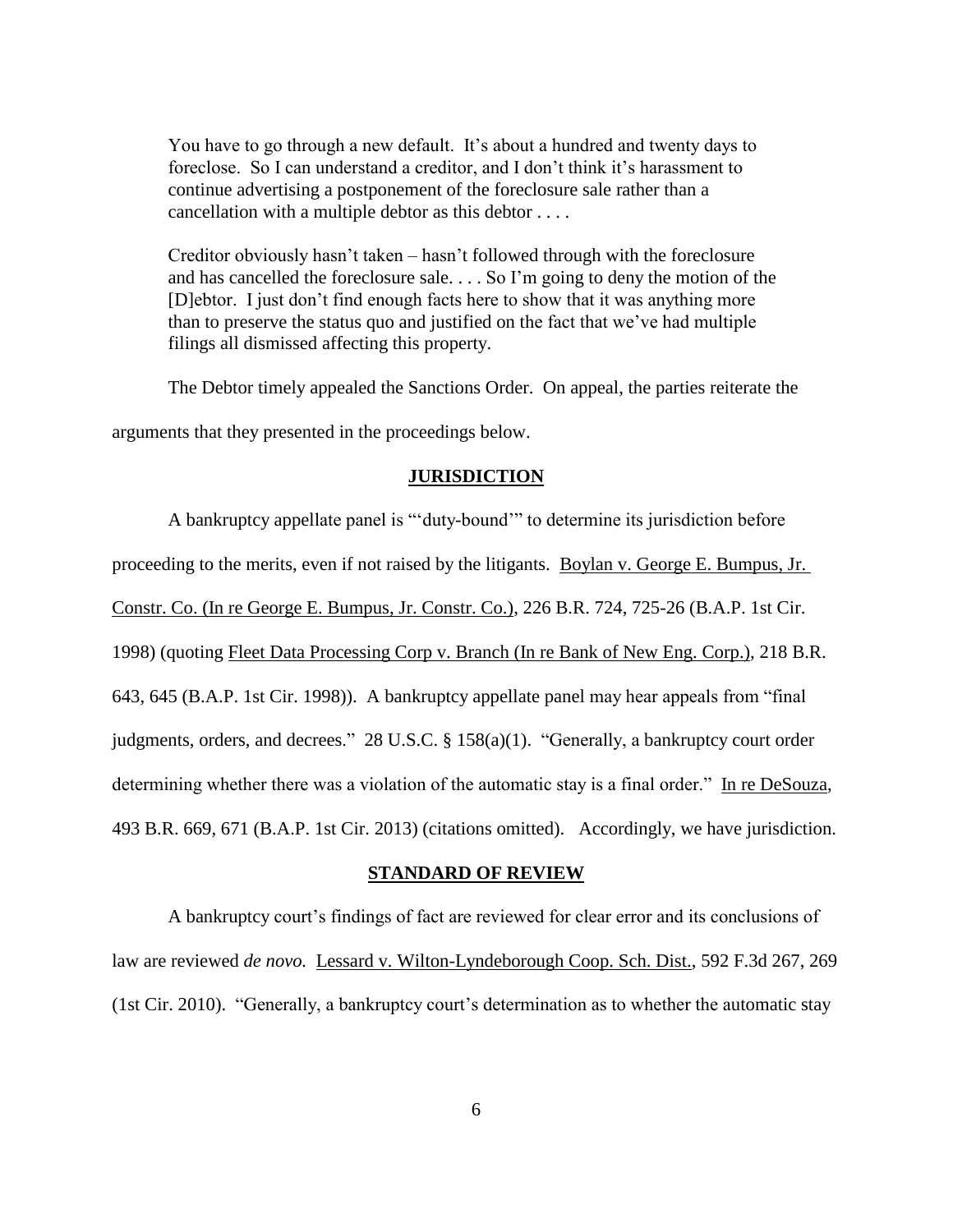provisions of § 362 have been violated involves a question of law that is subject to *de novo* review." In re DeSouza, 493 B.R. at 672 (citation omitted).

## **DISCUSSION**

The question presented on appeal is two-fold: (1) whether  $\S 362(c)(3)(A)$  terminated the

automatic stay with regard to the Debtor, property of the Debtor, and property of the estate, or

only with regard to the Debtor and her property, thirty days after the filing of her second chapter

13 petition; and (2) to the extent the stay remains in place, whether Knight's conduct in

connection with the foreclosure violated the stay. Our examination necessarily begins with a

determination regarding the scope of the stay under  $\S 362(c)(3)(A)$ .

## **I. The Automatic Stay and Its Termination Under § 362(c)(3)(A)**

Section 362 provides, in pertinent part:

(a) Except as provided in subsection (b) of this section, a petition filed under section 301, 302, or 303 of this title . . . operates as a stay, applicable to all entities, of—

(1) the commencement or continuation, including the issuance or employment of process, of a judicial, administrative, or other action or proceeding against the debtor that was or could have been commenced before the commencement of the case under this title, or to recover a claim against the debtor that arose before the commencement of the case under this title;

. . .

(3) any act to obtain possession of property of the estate or of property from the estate or to exercise control over property of the estate;

. . .

(6) any act to collect, assess, or recover a claim against the debtor that arose before the commencement of the case under this title[.]

11 U.S.C. § 362(a). "The primary purposes of the automatic stay provisions are to effectively

stop all creditor collection efforts, stop all harassment of a debtor seeking relief, and to maintain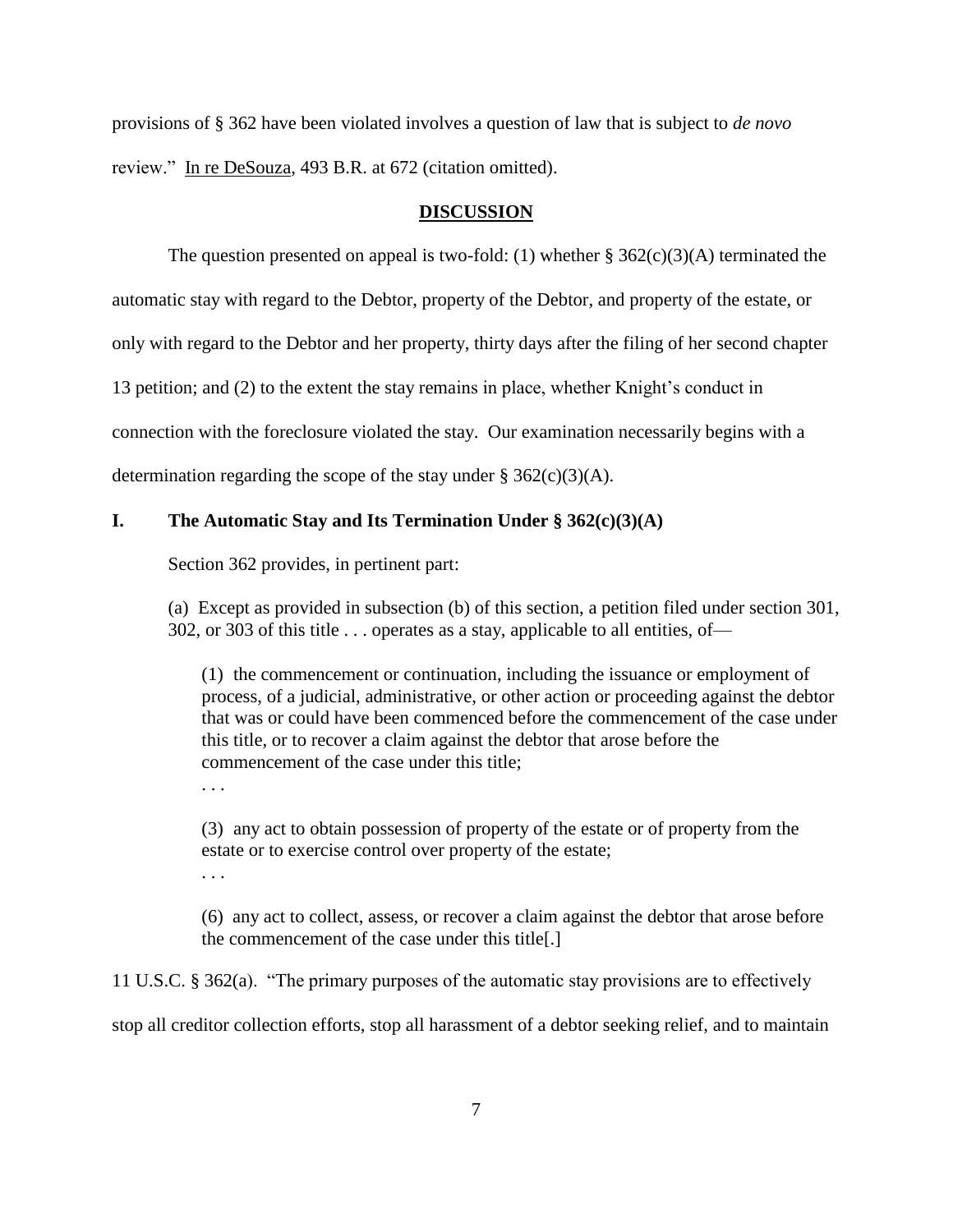the status quo between the debtor and her creditors, thereby affording the parties and the [c]ourt an opportunity to appropriately resolve competing economic interests in an orderly and effective way." Zeoli v. RIHT Mortg. Corp., 148 B.R. 698, 700 (D.N.H. 1993). "Maintaining the status quo is a repeating theme in decisions construing the automatic stay provisions." Id. (citations omitted).

"Congress has taken measures to curb potential abuse" of the automatic stay by debtors.

St. Anne's, 490 B.R. at 143. One such measure is § 362(c)(3)(A), which "limits the applicability

of the automatic stay as to debtors who file a second petition after their first petition had been

dismissed within the previous year." Id. Section 362(c)(3)(A) provides, in relevant part:

(3) [I]f a single or joint case is filed by or against a debtor who is an individual in a case under chapter 7, 11, or 13, and if a single or joint case of the debtor was pending within the preceding 1-year period but was dismissed, other than a case refiled under a chapter other than chapter 7 after dismissal under section 707(b)—

(A) the stay under subsection (a) with respect to any action taken with respect to a debt or property securing such debt or with respect to any lease **shall terminate with respect to the debtor** on the 30th day after the filing of the later case;

(B) on the motion of a party in interest for continuation of the automatic stay and upon notice and a hearing, the court may extend the stay in particular cases as to any or all creditors (subject to such conditions or limitations as the court may then impose) after notice and a hearing completed before the expiration of the 30-day period only if the party in interest demonstrates that the filing of the later case is in good faith as to the creditors to be stayed[.]

11 U.S.C. § 362(c)(3)(A)-(B) (emphasis added).

There is no dispute that  $\S 362(c)(3)(A)$  applies to the Debtor; she filed a second case

within a year of the dismissal of her first case. Courts are divided, however, regarding the extent

to which the automatic stay terminates after thirty days under this statute (unless specifically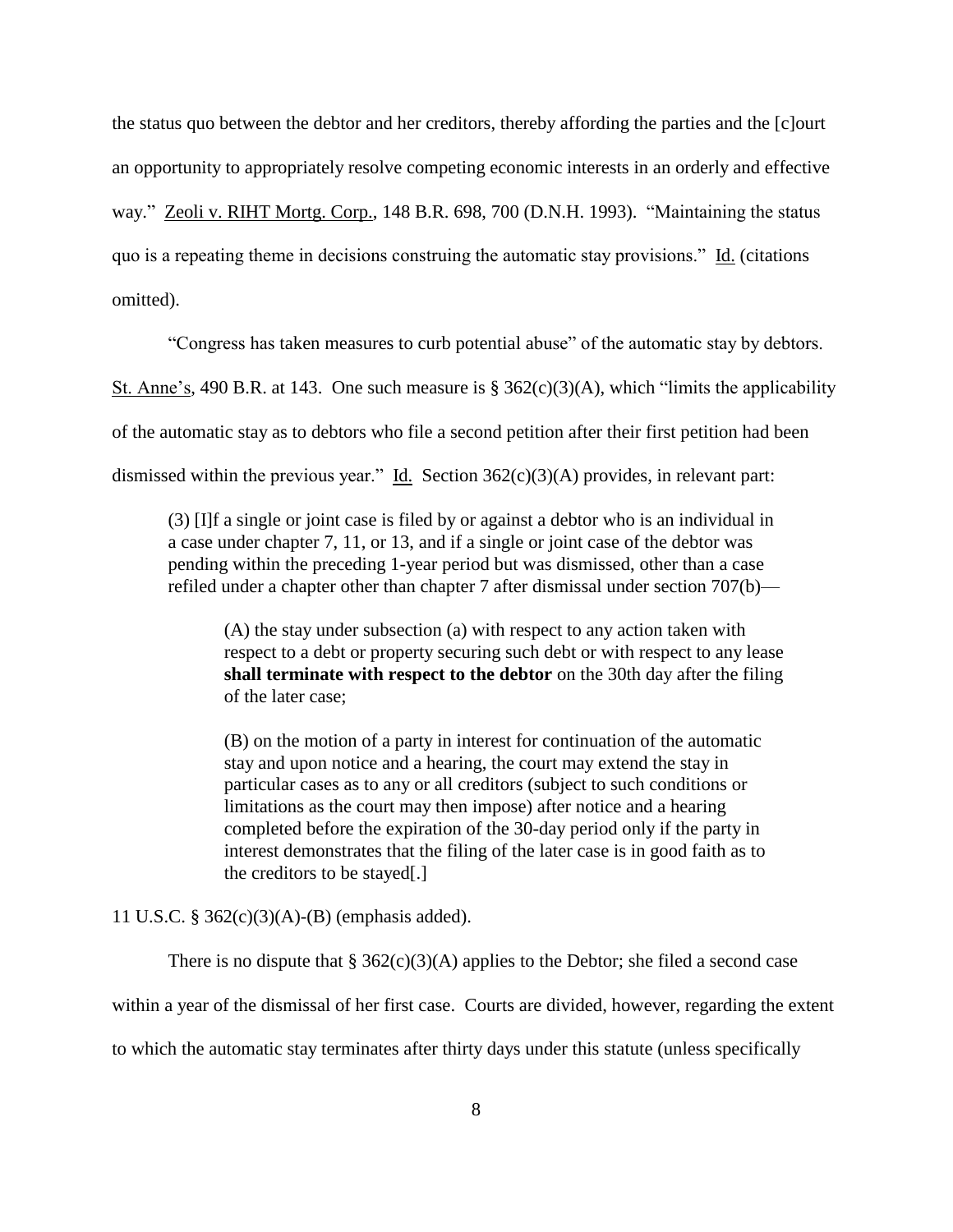extended by court order under  $\S$  362(c)(3)(B)). "The divergent authority has been attributed to a statute described as, 'at best, particularly difficult to parse and, at worst, virtually incoherent.'" St. Anne's, 490 B.R. at 144 n.1 (quoting In re Charles, 332 B.R. 538, 541 (Bankr. S.D. Tex. 2005)).

Although the First Circuit has not addressed the issue, the Panel has previously ruled in In re Jumpp, *supra,* that § 362(c)(3)(A) and its use of the phrase, "with respect to the debtor," calls for a termination of the stay only with respect to the debtor and property of the debtor. In re Jumpp, 356 B.R. at 796; accord U.S. Bank Nat'l Ass'n v. Mortimore (In re Mortimore), No. 11- 955 (RMB), 2011 WL 6717680, at \*4-5 (D.N.J. Dec. 21, 2011); In re Pope, 351 B.R. 14, 16 (Bankr. D.R.I. 2006); In re Murray, 350 B.R. 408, 414 (Bankr. S.D. Ohio 2006); In re Brandon, 349 B.R. 130, 132 (Bankr. M.D.N.C. 2006); Bankers Trust Co. v. Gillcrese (In re Gillcrese), 346 B.R. 373, 376-77 (Bankr. W.D. Pa. 2006); In re Williams, 346 B.R. 361, 370 (Bankr. E.D. Pa. 2006); In re Harris, 342 B.R. 274, 280 (Bankr. N.D. Ohio 2006); In re Jones, 339 B.R. 360, 365 (Bankr. E.D.N.C. 2006); In re Moon, 339 B.R. 668, 673 (Bankr. N.D. Ohio 2006); In re Johnson, 335 B.R. 805, 807(Bankr. W.D. Tenn. 2006). The Panel explicitly stated that "[w]ith regard to the Debtor's residence, the automatic stay remains in effect to the extent that the residence is property of the bankruptcy estate." In re Jumpp, 356 B.R. at 797. The Jumpp Panel reasoned that the plain language of  $\S 362(c)(3)(A)$  was "unambiguous" and observed that "Congress could have removed the Stay in its entirety, as it did under  $\S 362(c)(4)$ , by simply deleting the phrase 'with respect to the debtor.'" Id. at 795-96 (internal quotations and citations omitted). Rejecting the view expressed in In re Jupiter, 344 B.R. 754, 762 (Bankr. D.S.C. 2006), "that a partial termination of the stay would fail to discourage abusive filings," the Panel concluded that a

9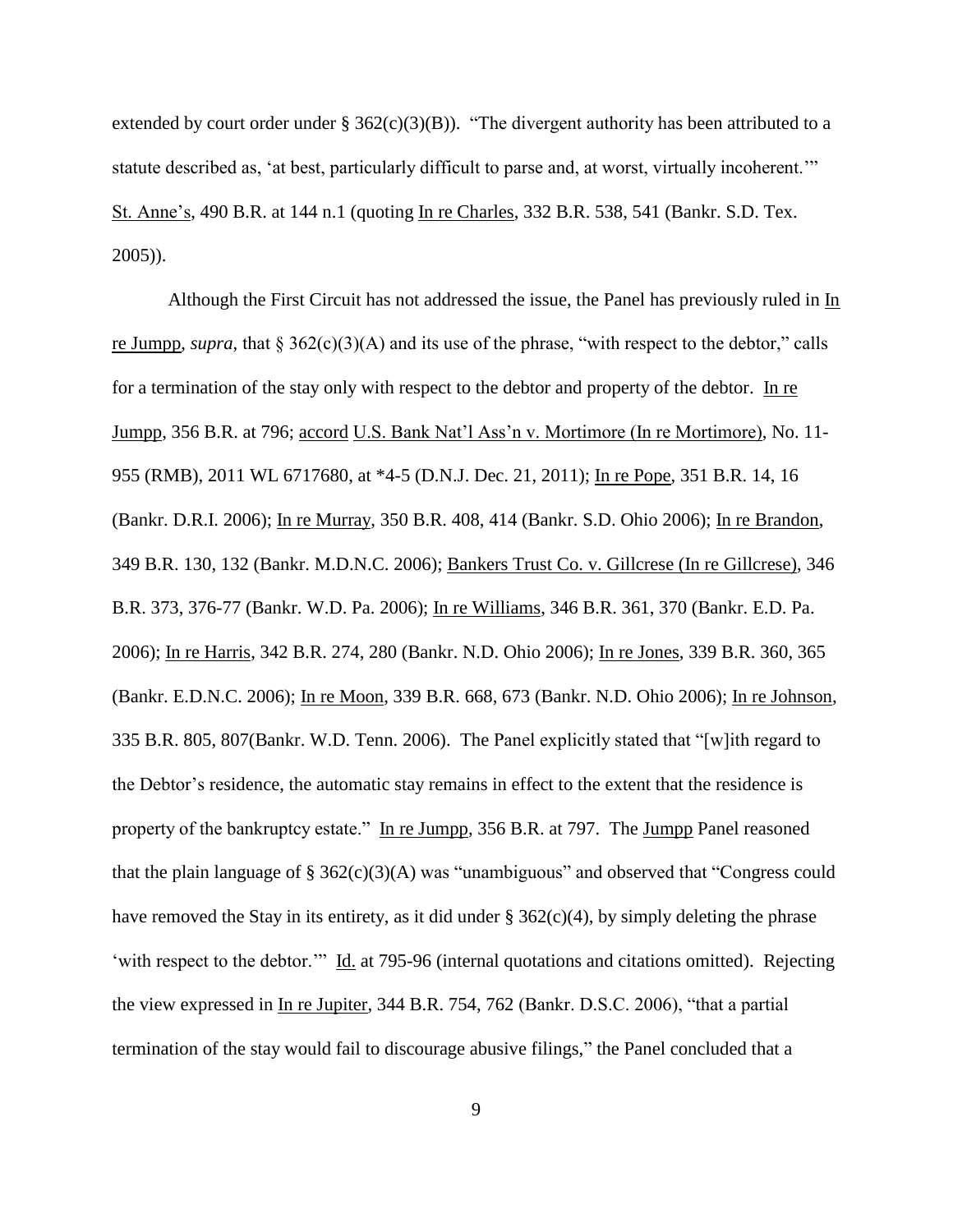partial termination indeed penalizes the debtor and provides potential options to creditors. In re Jumpp, 356 B.R. at 796. These options include the enforcement of judgments against the debtor and the commencement of collection actions against the debtor. Id. (citation omitted).

Jumpp remains the "current majority view." St. Anne's, 490 B.R. at 143 (citation omitted).<sup>3</sup> Finding no reason to deviate from the majority of courts or our own precedent, we adhere to the position which we articulated in Jumpp, and therefore continue to hold that under  $\S$  362(c)(3)(A), the automatic stay terminates as to the debtor and the debtor's property, but remains in effect as to the property of the estate. Applying the Jumpp rule to the facts of this case, it follows that on February 27, 2014, the automatic stay expired as to the Debtor and her property, and continued in effect as to the Property, which was undisputedly part of the bankruptcy estate. Having so concluded, we must determine next whether the acts of postponing a foreclosure sale, and advertising in connection with such postponements, constitute stay violations.

## **II. Whether Foreclosure Postponements Violate the Automatic Stay**

 $\overline{a}$ 

Section 362(k) is "a tool to enforce the automatic stay and provide individual debtors with a recourse from violations." In re Panek, 402 B.R. 71, 76 (Bankr. D. Mass. 2009). It provides, in pertinent part:

<sup>&</sup>lt;sup>3</sup> But see St Anne's, 490 B.R. at 144, and In re Reswick, 446 B.R. at 373 (representing the minority view that § 362(c)(3)(A) terminates the automatic stay thirty days after filing the second petition not just as to actions taken against the debtor and his property, but also as to actions against property of the bankruptcy estate). These courts reason that "the qualification 'with respect to the debtor' is intended to draw a distinction not among classes of property to be protected by the stay but rather between the offending serial-filing debtor and other potential parties in interest, including an innocent jointly filing spouse." St. Anne's, 490 B.R. at 145.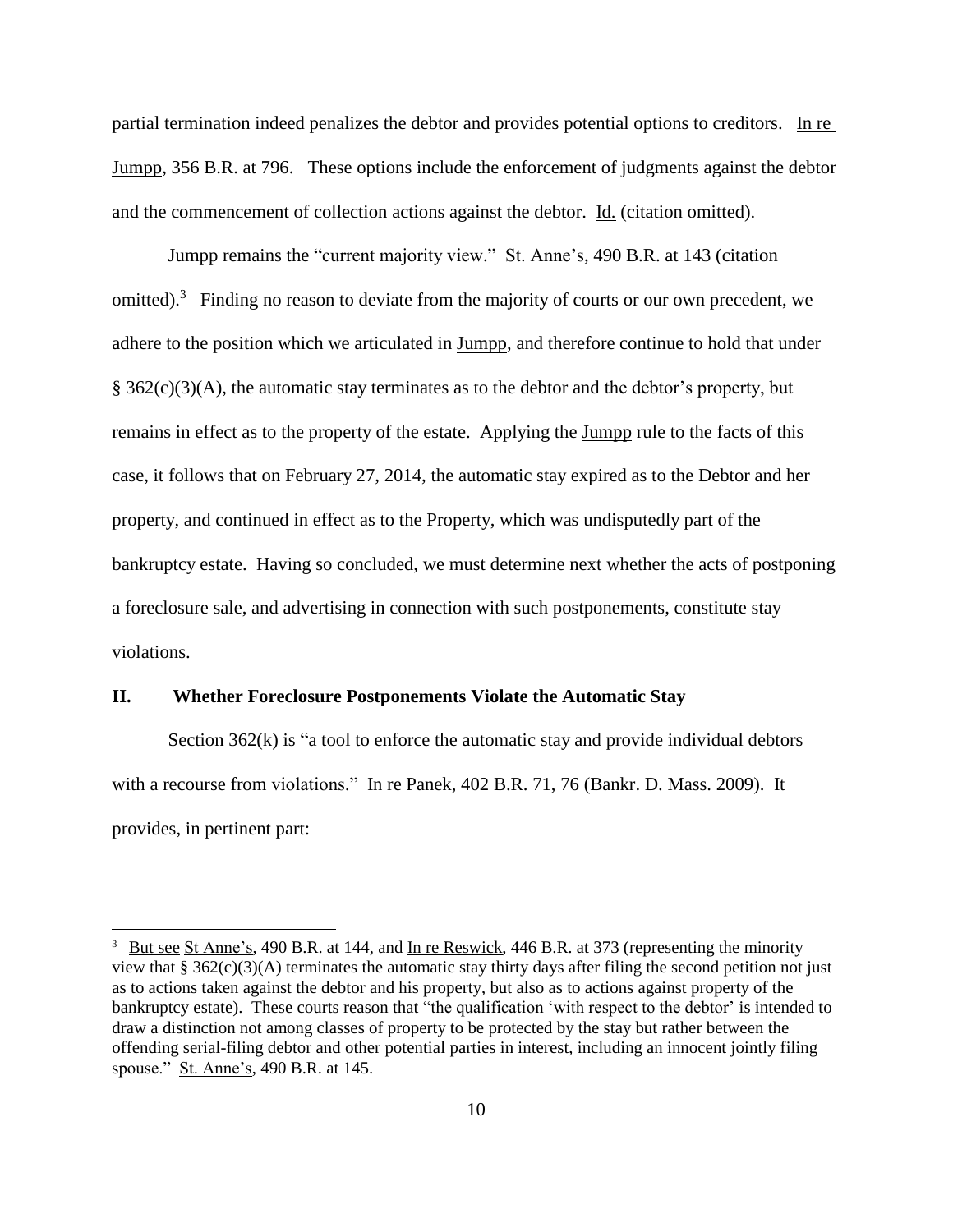[A]n individual injured by any willful violation of a stay provided by this section shall recover actual damages, including costs and attorneys' fees, and, in appropriate circumstances, may recover punitive damages.

11 U.S.C. § 362(k)(1). "A debtor alleging a violation of the automatic stay has the burden to demonstrate, by a preponderance of the evidence, that a violation of the automatic stay has occurred, that the violation was willfully committed by the respondent, and that the debtor suffered damage as a result of the violation." In re Panek, 402 B.R. at 76 (citation omitted). Our focus here is on whether the Debtor has satisfied the first element by showing that a violation of the stay has occurred.

The "overwhelming weight of authority" holds that continuing a foreclosure sale date in the manner provided by state law during the pendency of the automatic stay does not violate the automatic stay. Henson v. Bank of Am., N.A. (In re Henson), 477 B.R. 786, 789 (Bankr. D. Colo.  $2012$ ).<sup>4</sup> Indeed, the three circuit courts of appeal which have examined the issue have found no stay violation under these circumstances. See Worthy v. World Wide Fin. Servs., Inc.,

 $\overline{a}$ 

<sup>&</sup>lt;sup>4</sup> Accord Roche v. Franklin First Fed. Sav. Bank (In re Roche), 228 B.R. 102, 103-04 (Bankr. M.D. Pa. 1998) (noting that "every court that has studied this specific issue (and not been reversed) has found" that the postponement of a sale in accordance with state law procedure during the pendency of the automatic stay is not a violation of the automatic stay) (citing Mason-McDuffie Mortg. Corp. v. Peters (In re Peters), 101 F.3d 618 (9th Cir. 1996); In re Roach, *supra*; Wash. Mut. v. Fritz (In re Fritz), 225 B.R. 218 (E.D. Wash. 1997); In re Barnes, 119 B.R. 552, 556 (S.D. Ohio 1989); Taylor v. Slick (In re Taylor), 207 B.R. 995, 999 (Bankr. W.D. Pa. 1997), aff'd, 178 F.3d 698 (3d Cir. 1999); In re Stober, 193 B.R. 5 (Bankr. D. Ariz. 1996); Zeoli v. RIHT Mortg. Corp., *supra*; Tome v. Baer (In re Tome), 113 B.R. 626, 630 (Bankr. C.D. Cal. 1990); United Mut. Sav. Bank v. Doud (In re Doud), 30 B.R. 731, 733 (Bankr. W.D. Wash. 1983); Workingmen's Sav. and Loan Ass'n of Dellwood Corp. v. Kestner, 652 A.2d 327 (Pa. Super. Ct. 1994)); but see Lynn-Weaver v. ABN-AMRO Mortg. Grp., Inc. (In re Lynn-Weaver), 385 B.R. 7 (Bankr. D. Mass. 2008) (holding that five foreclosure continuances, in the absence of stay relief, were each violations of the automatic stay); In re Heron Pond, LLC, 258 B.R. 529, 530 (Bankr. D. Mass. 2001) (stating that the "right to continue [a foreclosure sale] must be subject to reasonable limitations" and holding that "a single continuance of a foreclosure sale following the filing of a petition is not a violation of the automatic stay if, before the continued sale date, the creditor filed an appropriate motion for relief from stay").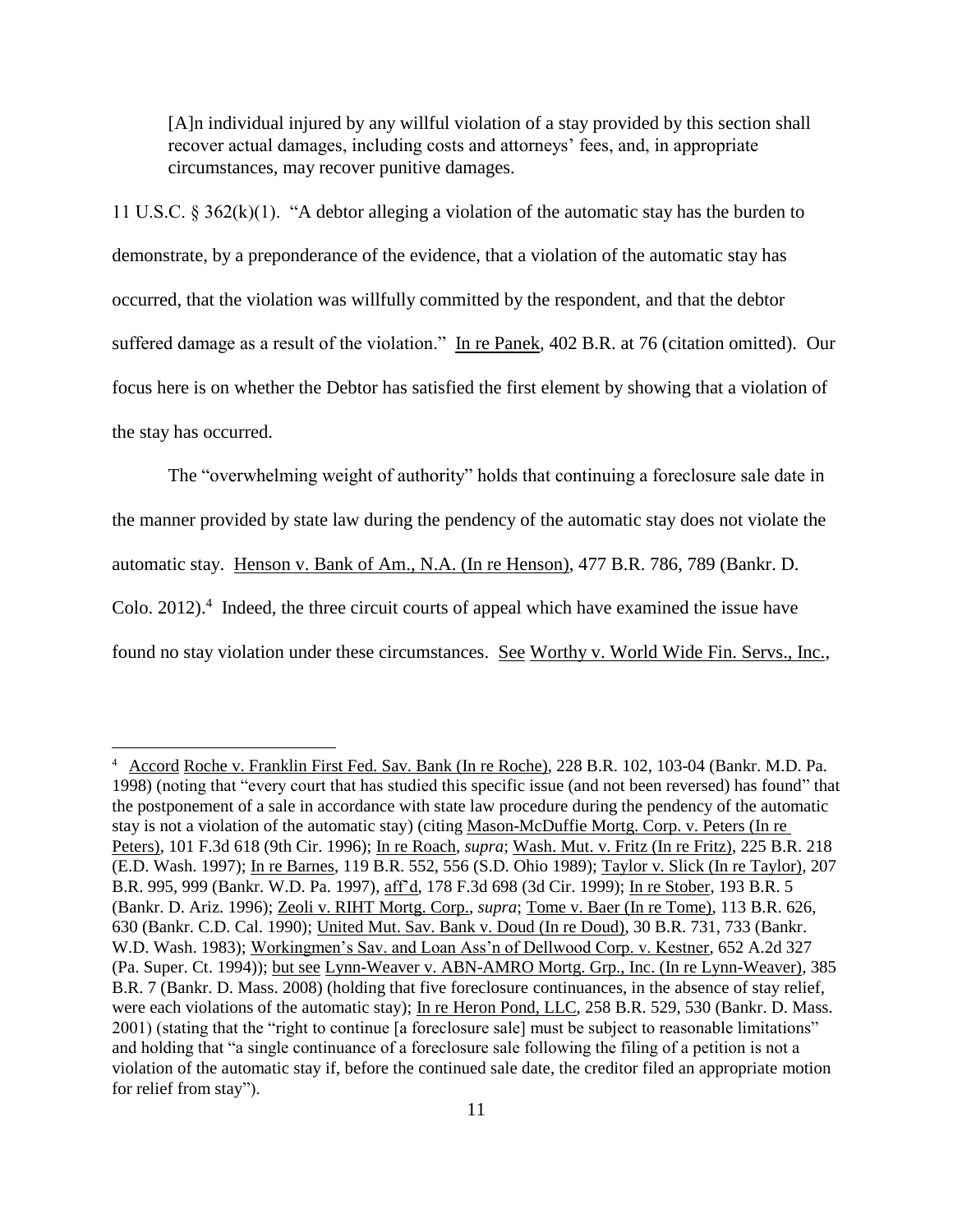192 F. App'x 369 (6th Cir. 2006); Taylor v. Slick, 178 F.3d 698 (3d Cir. 1999); In re Roach, *supra*.

For example, in Roach, an early case on this issue, the debtor contended that the secured creditor violated the automatic stay by publishing several successive notices of postponement of sale. Roach, 660 F.2d at 1317. "Each notice had (1) indicated that the sale would not take place on a previously announced date, and (2) specified a date when the sale would take place." Id. The Ninth Circuit ruled that "[p]ostponement notices which specify a new sale date do not violate" § 362. Id. at 1318. The court explained:

The purpose of the automatic stay is to give the debtor a breathing spell from his creditors, to stop all collection efforts, harassment and foreclosure actions. . . . The automatic stay also prevents piecemeal diminution of the debtor's estate. . . . The automatic stay does not necessarily prevent all activity outside the bankruptcy forum. . . .

Here, the Bank merely maintained the status quo, and did not harass, interfere or gain any advantage. This is consistent with the purpose of the automatic stay provision.

Id. at 1318-19 (citations omitted).

The Third Circuit ruled similarly in Taylor v. Slick, *supra*. There, the court

rejected the debtor's assertion that continuance of a foreclosure sale of mortgaged

property after he filed his chapter 11 petition violated the automatic stay, reasoning:

According to the principle of *noscitur a sociis*, the word "continuation," as used in  $§$  362(a)(1), must be read in conjunction with other words that surround it, such as "commencement." Upon such examination, it becomes apparent that the filing of a bankruptcy petition prohibits the beginning ("commencement") of a judicial proceeding and the carrying forward ("continuation") of a proceeding that has already begun.

The "continuation" of a sheriff's sale, on the other hand, connotes the postponement of a proceeding, and effectuates the purposes of  $\S 362(a)(1)$  by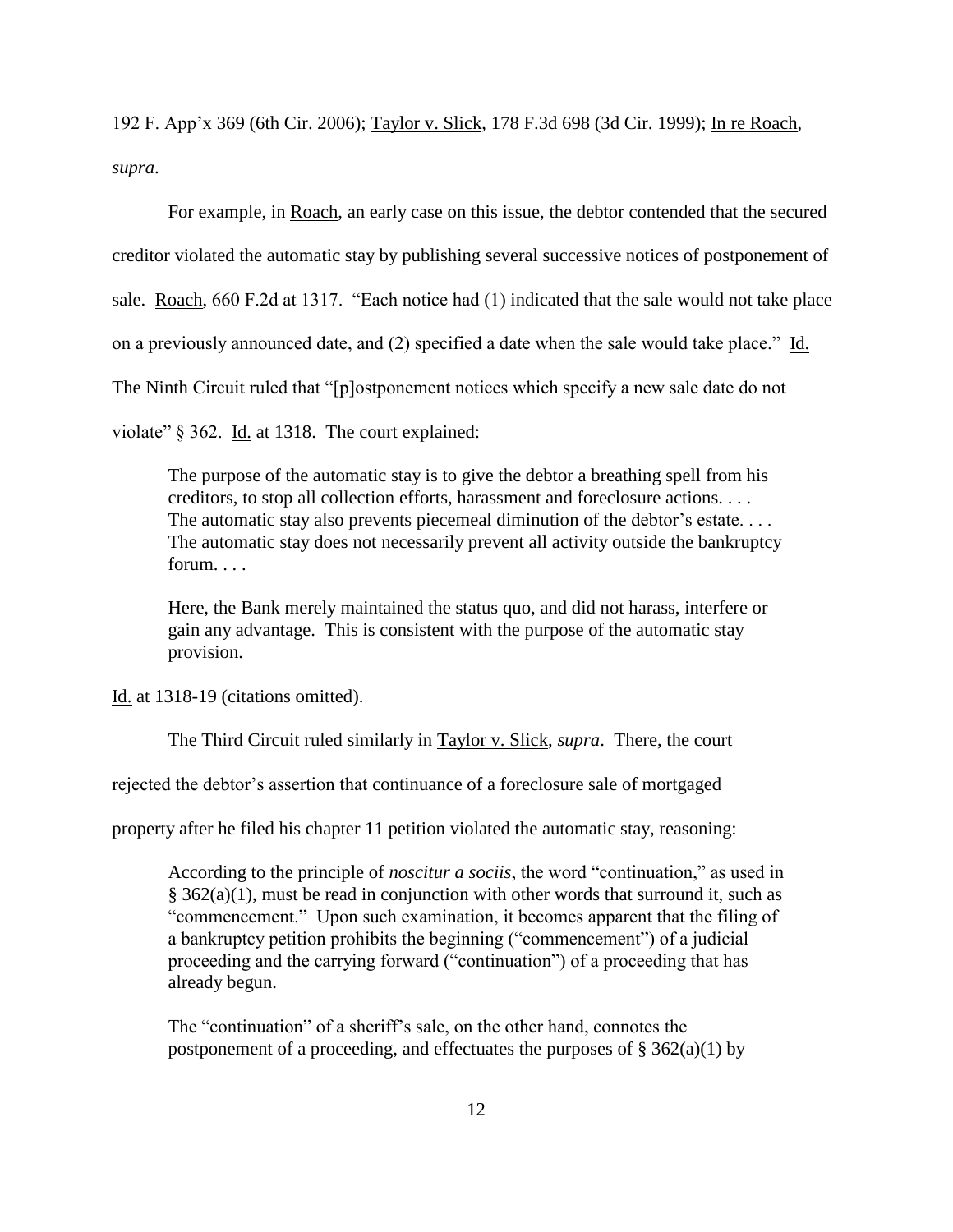preserving the status quo until the bankruptcy process is completed or until the creditor obtains relief from the automatic stay.

Taylor, 178 F.3d at 702 (citations omitted). The Sixth Circuit ruled consistently with Taylor v. Slick in Worthy v. World Wide Fin. Servs., Inc., *supra*.

While the First Circuit has not addressed the precise factual situation presented here, it did consider an analogous case, in which the lienholder continued a sheriff's sale of property during the pendency of the debtor's chapter 13 case and proceeded to conduct the sale after the chapter 13 petition had been dismissed. In re de Jesus Saez, *supra*. Noting that "[s]imilar actions were held not to have violated the automatic stay" in Roach, the First Circuit held that the lienholder's conduct did not constitute grounds for an award of civil contempt damages, absent any reason to believe that creditor would have proceeded with the auction had the petition not been dismissed. 721 F.2d at 853. The court reasoned that the creditor did little more than reschedule the auction and advertise the new date, and that the debtor failed to demonstrate that "these preparatory acts either harassed [her] or revived the financial pressures that drove [her] into bankruptcy." Id. (internal quotations and citations omitted).

Consistent with the weight of authority, a Massachusetts bankruptcy court recognized the ability of a creditor to postpone a foreclosure sale postpetition in In re Hart, *supra*. There the court absolved from any wrongdoing a creditor who had continued a foreclosure sale scheduled for September 2, 1998, one day after the Debtor filed his chapter 13 petition, to December 2,

1998. 246 B.R. at 740. The Hart court reasoned:

Like the creditor in Roach, [the secured party] did little more than reschedule the auction and advertise the new date from the time he learned of the petition until its dismissal. . . . In view of the court's citation to the Ninth Circuit's decision in In re Roach and the significant number of decisions following it, including a decision from the District of New Hampshire, Zeoli v. RIHT Mortgage Corp., 148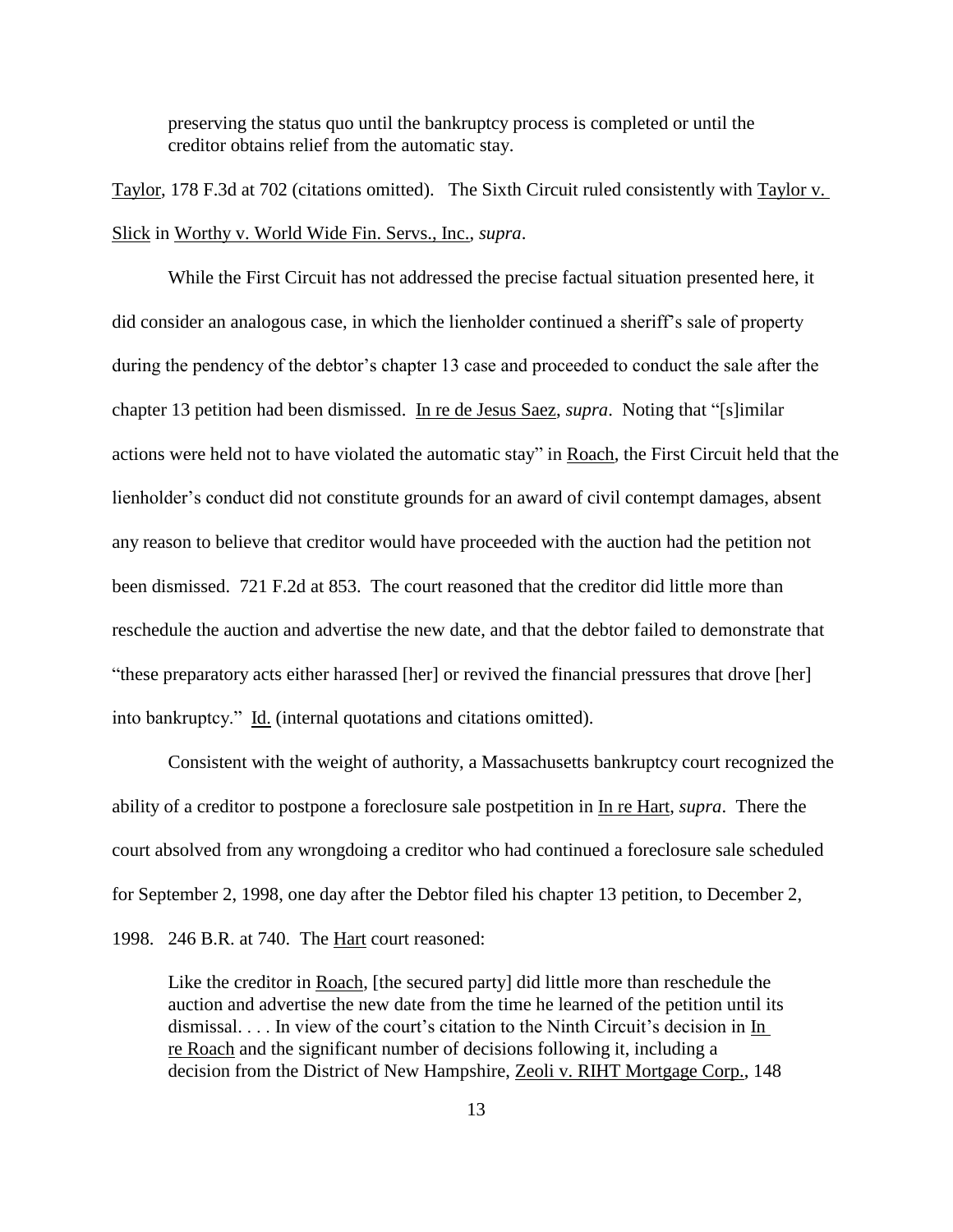B.R. 698 (D.N.H. 1993), this Court concludes that the First Circuit in all likelihood would follow the Ninth and Third Circuits in holding that the mere postponement of a foreclosure sale for three months preserves the status quo and does not violate the automatic stay.

Id. Following the First Circuit's reasoning in de Jesus Saez, *supra*, the court found that "the Debtor's testimony was insufficient to permit a finding that the mere postponement of sale revived the financial pressures on him or harassed him." In re Hart, 246 B.R. at 740. Noting that its decision was fact-specific, the court suggested that the right to continue a foreclosure was not unfettered, when it warned that it could "conceive of circumstances in which postponement of a foreclosure sale may violate the automatic stay." Id. at 740 n.29.

The present case does not involve the initiation of a new foreclosure. See, e.g., Chapel v. Derringer (In re Derringer), 375 B.R. 903, 911 (B.A.P. 10th Cir. 2007) (distinguishing continuing a foreclosure sale during the pendency of a bankruptcy case, which does not violate the automatic stay, from a creditor's mailing of a foreclosure notice to the debtor and filing it in state court). The activity that occurred postpetition was limited to the continuation of the January 28, 2014, February 18, 2014, and March 18, 2014 foreclosure dates, and the advertising incident to those continuances (including the advertising related to the April 1, 2014 sale date). Knight did not take additional steps in the foreclosure process beyond these continuances and the advertising necessitated by the continuances. The record does not establish that these preparatory acts revived the financial pressures on the Debtor or harassed her.

This Panel finds the analyses of the Third, Sixth, and Ninth Circuits persuasive in their interpretation of the term "continuation." We agree that "continuation," as used in  $\S 362(a)(1)$ , connotes an advancement of an action or proceeding. Continuing the foreclosure sale date from